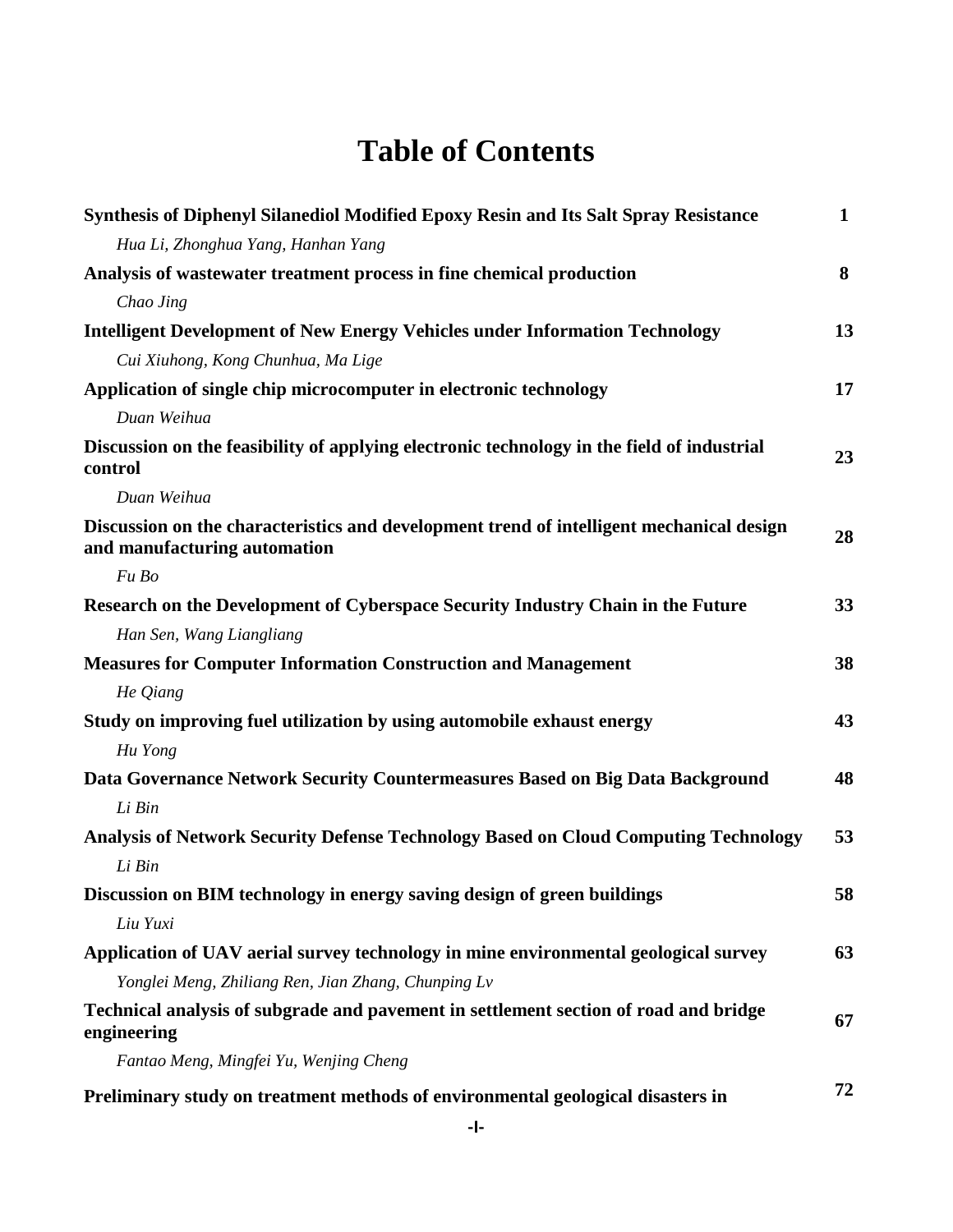| abandoned mines |  |
|-----------------|--|
|-----------------|--|

*Zhiliang Ren, Jian Zhang, Yonglei Meng, Chunping Lv, Zhang Weimin*

| Research on Computer Network Information Security Risks and Solutions under the<br><b>Background of Big Data</b> | 78         |
|------------------------------------------------------------------------------------------------------------------|------------|
| Song Lingyi                                                                                                      |            |
| Analysis on fire smoke characteristics of ship closed cabin                                                      | 83         |
| Wang Feng                                                                                                        |            |
| <b>Research on the Innovation and Development of Nantong Marine Industry</b>                                     | 87         |
| Wang Fengqin                                                                                                     |            |
| Marketing strategies and methods of applying big data information analysis technology to<br>network economy      | 92         |
| Liangliang Wang                                                                                                  |            |
| Design of motion control card for driverless vehicle based on CPCI bus                                           | 97         |
| Wang Lin                                                                                                         |            |
| Study on measures to improve the reliability of power supply in mountainous areas                                | <b>101</b> |
| Yang Fen                                                                                                         |            |
| Physiological response of different varieties of Sea Island Cotton Seedlings to salt stress                      | 106        |
| Yang Tao, Pang Bo, Gao Wenwei, Ren Jiaojiao, Wang Honggang, Zhao Kang, Ma Shangjie, Li<br>Shengmei, Rui Cun      |            |
| Application analysis of electrical and electronic technology in automobile maintenance<br>field                  | 111        |
| Yin Hua                                                                                                          |            |
| Environmental geological problems caused by geothermal resources development and<br>suggestions                  | 116        |
| Jian Zhang, Zhiliang Ren, Yonglei Meng, Chunping Lv                                                              |            |
| <b>Application of Artificial Intelligence in Computer Network Technology</b>                                     | 120        |
| Zou Zhilong                                                                                                      |            |
| Design of Structure and Control of 3-DOF Manipulator for Medical Medicine Taking                                 | 125        |
| Tan Zhong, Shao Ju                                                                                               |            |
| <b>Establishment of Artificial Intelligence Evaluation System in Diagnosis and Treatment</b><br><b>Medicine</b>  | 129        |
| Xiuhua Zhu                                                                                                       |            |
| <b>Corrosion Resistance of Micro/Nano Secondary Structure Al2O3 Film</b>                                         | 134        |
| Hu Wei, Yang Dafeng, Liu Guoquan, Kou Gang, Ma Dongliang, Chen Changbing                                         |            |
| <b>Research on an Aspherical Airbag Polishing Technology</b>                                                     | 141        |

*Gao Hu*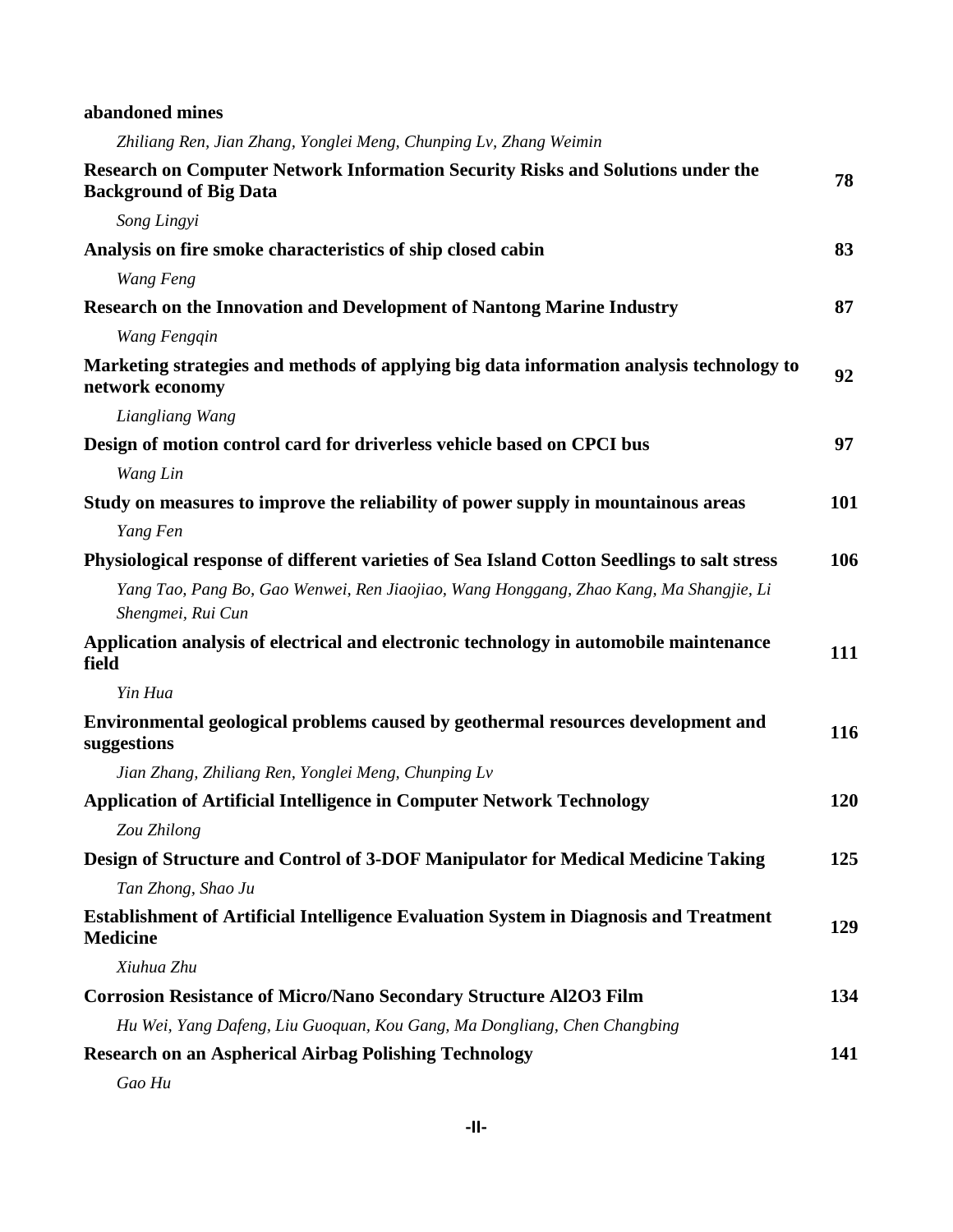| Safe retrieval of sensitive information on mobile internet under multi-stage attack                               | 146 |
|-------------------------------------------------------------------------------------------------------------------|-----|
| Xiang Zhang                                                                                                       |     |
| An Overview of Image Recognition Based on Deep Learning                                                           | 152 |
| Chen Changhui                                                                                                     |     |
| Talking about the innovation and development of Massive MIMO technology for 5G<br>communication                   | 157 |
| Hong Li, Yanhua Jin, Qun Zhou                                                                                     |     |
| Research on Fault Diagnosis of Broken Rotor Bars of Squirrel Cage Asynchronous Motor                              | 162 |
| Hang Shang, Tong Zang, Wenbo Liu                                                                                  |     |
| Application and Research on the suitability between form and structure in architectural<br>design                 | 168 |
| Yuqiang Wu, Weiwei Guo                                                                                            |     |
| <b>Efficiency Analysis of Pattern Recognition Based on Feedforward Neural Network</b>                             | 172 |
| Ming Yang                                                                                                         |     |
| Analysis and Research on Surface Settlement Characteristics in Super High-rise Building<br><b>Construction</b>    | 177 |
| Jianjun Zhu, Shuguang Sun                                                                                         |     |
| Research on Power Factor Correction Technology of Three-phase Bridge Rectifier Based<br>on Electromagnetic Theory | 183 |
| Yi Jiang, Wei Hu, Juan Zhou                                                                                       |     |
| <b>Review on Strengthening and Toughening Approaches in Ceramic Materials</b>                                     | 190 |
| Dong Xu                                                                                                           |     |
| <b>Upscaling of Thermo-hydro-mechanical Coupling in Deep Oil Reservoir</b>                                        | 195 |
| Ziyou Liu, Jun Yao, Xu Zhang                                                                                      |     |
| Research status of online learning investment-based on Cite space visualization analysis                          | 201 |
| Meng Sun                                                                                                          |     |
| Research on fast image segmentation algorithm based on machine vision                                             | 210 |
| Zou Wangping                                                                                                      |     |
| Research on fast segmentation and correction algorithm of object surface damage image<br>based on machine vision  | 215 |
| Zou Wangping                                                                                                      |     |
| Synthesis of self-crosslinking acrylate emulsion and self-crosslinking reaction in film<br>formation              | 219 |
| Jiansheng Wu, Wenjing Wang, Wei Suo                                                                               |     |
| Intelligent supply chain information system based on Internet of Things under<br>asymmetric information           | 225 |